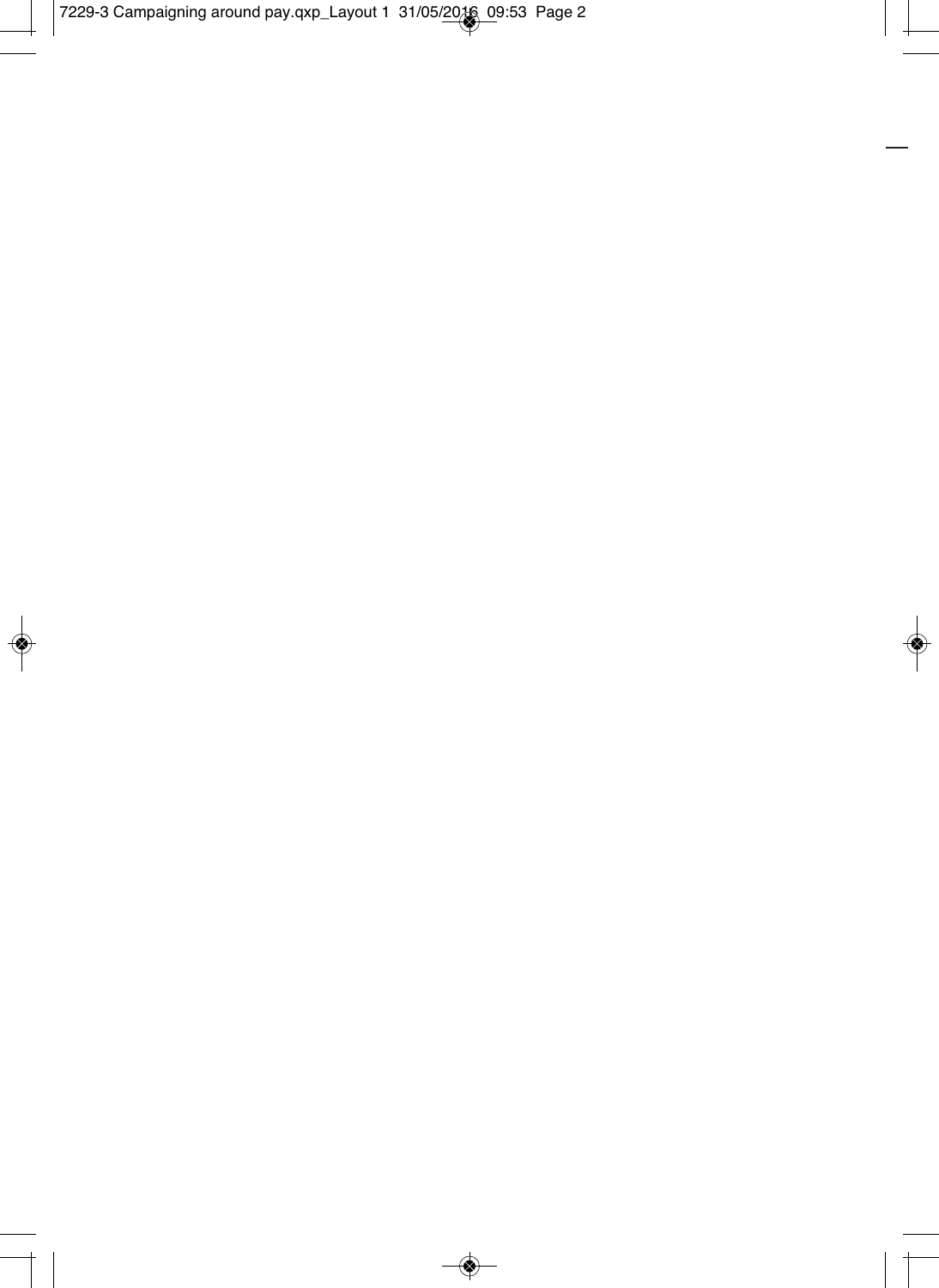# **United**

## Table of Contents

| Why Your Pay Claim Campaign is Important       | 6                 |
|------------------------------------------------|-------------------|
| Planning Your Campaign                         | 6                 |
| <b>Campaign Aims</b>                           | 6                 |
| Research                                       | 7                 |
| The Plan                                       | 8                 |
| Key Components of a Pay Campaign               | 9                 |
| The Survey                                     | 10                |
| Pay Campaign Committee                         | 10                |
| <b>Demand Improved Union Facilities</b>        | 11                |
| Distributing the Claim and Petitioning Support | 11                |
| Regular Newsletters - Pay Bulletins            | 11                |
| <b>Targeting Recruitment</b>                   | 12                |
| <b>Badge/Sticker Days</b>                      | $12 \overline{ }$ |
| <b>Using Digital</b>                           | $12 \overline{ }$ |
| Using the Media                                | 13                |
| <b>Next Steps</b>                              | 13                |
| Recruit, Recruit, Recruit                      | 14                |
| <b>Useful Links</b>                            | 15                |
| <b>Pictures</b>                                | 15                |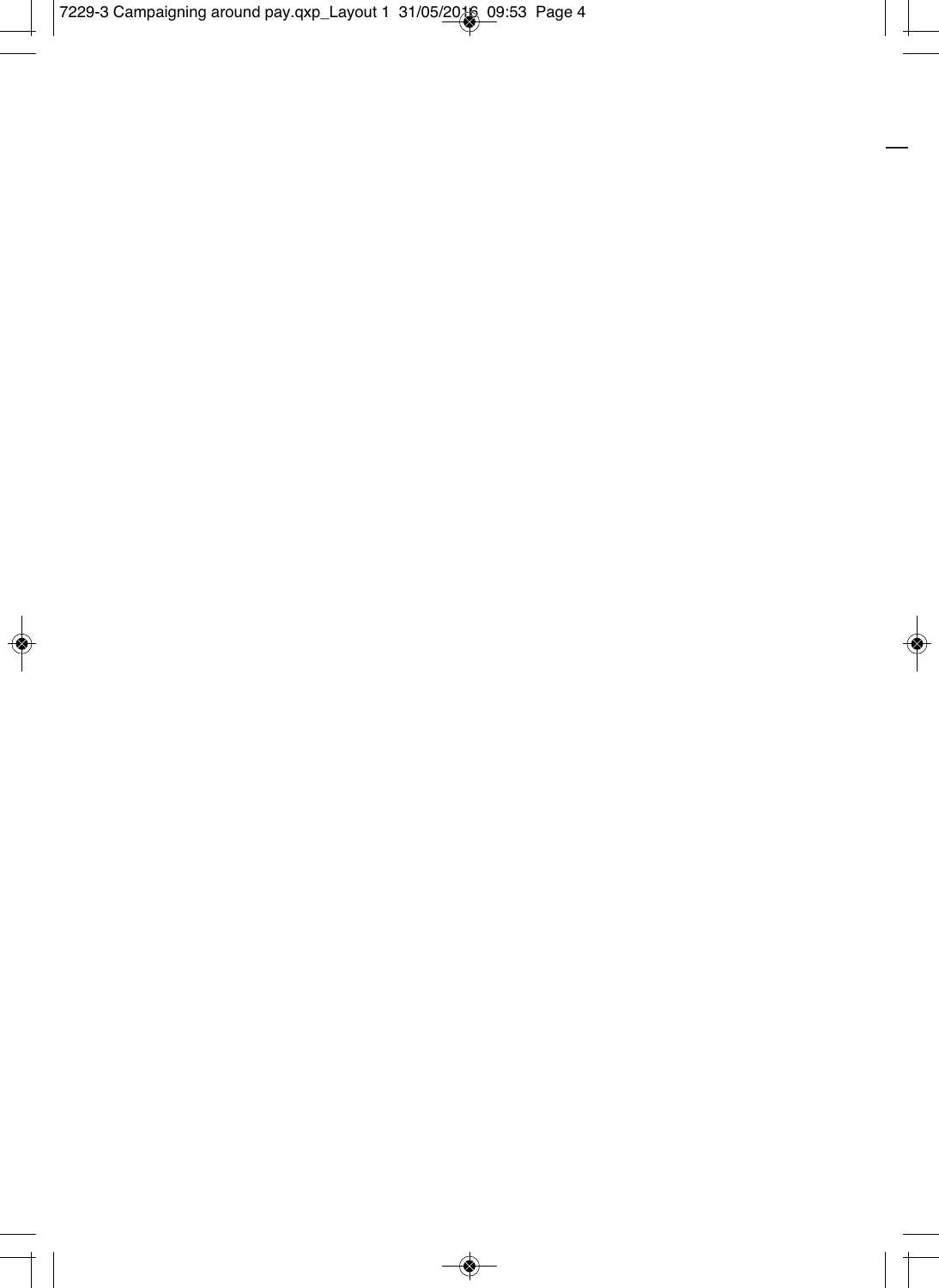

## Work Voice Pay

Work, Voice, Pay is the cornerstone of our Union's industrial strategy. At Unite we know that it is only by delivering at the workplace that we remain relevant to working people. It is our success or failure at the bargaining table that we are ultimately judged on.

I am delighted that our research consistently proves that Unite negotiations secure better pay deals for working people. But we are determined to help further improve delivery for our members at the workplace. At its core this pledge focuses on what our Union does best:

- Securing good jobs and decent *work*
- Making sure workers have a strong and effective *voice*
- **■** Getting decent **pay** and conditions

As part of this programme Unite is producing a range of Work, Voice, Pay templates and guides to assist you, our shop stewards and representatives, in your critical work on behalf of our members. I hope that this latest guide to campaigning on pay will help you grow the union and win for workers.

Len m Cluskey

**Len McCluskey**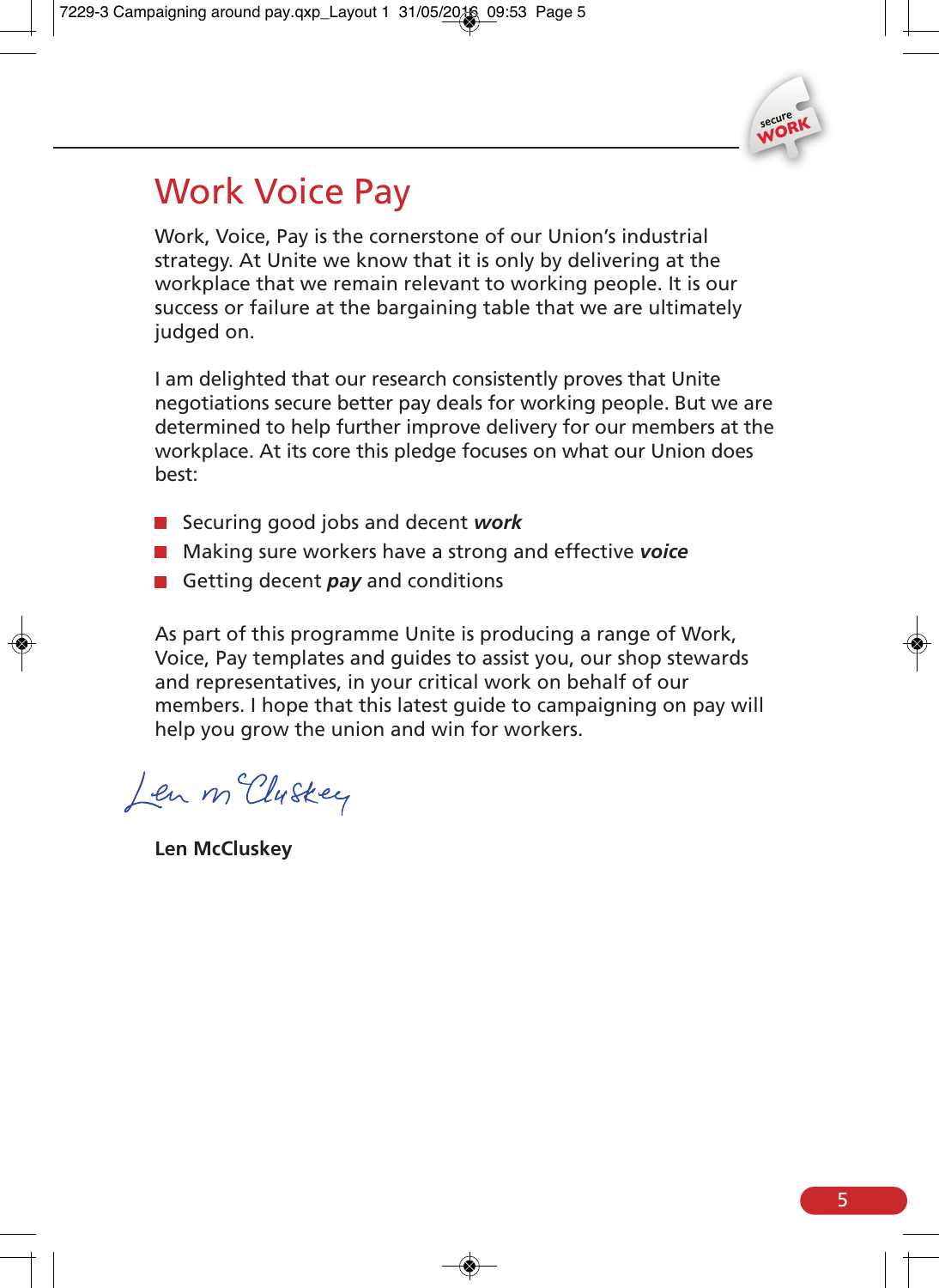## Why Your Pay Claim Campaign is Important

The annual pay round provides an ideal opportunity to grow strength in the workplace.

The aim should not be simply to achieve a decent pay increase but also to achieve membership growth, to increase Unite's profile, and involvement of members, develop leadership and improve our facilities.

Work, Voice, Pay intends to ensure that everywhere Unite has recognition there is a proper pay claim campaign. This guide is intended to help run such a campaign.

## Planning your campaign

Shared aims and commitment to a common plan are essential to the success of any workplace campaign.

#### **Campaign aims**

- Interproved pay and conditions
- Increased membership how many new members: from which work areas?
- Increased involvement what collective actions can you plan? How many workers can you get involved in each? *NB It is essential to map participation in these actions to target recruitment and monitor success*
- Develop leadership where do you need new reps and helpers?
- Improved facilities what do you need in terms of increased release, Shop Stewards/Reps complement, members' meetings etc?
- Increased profile through what media?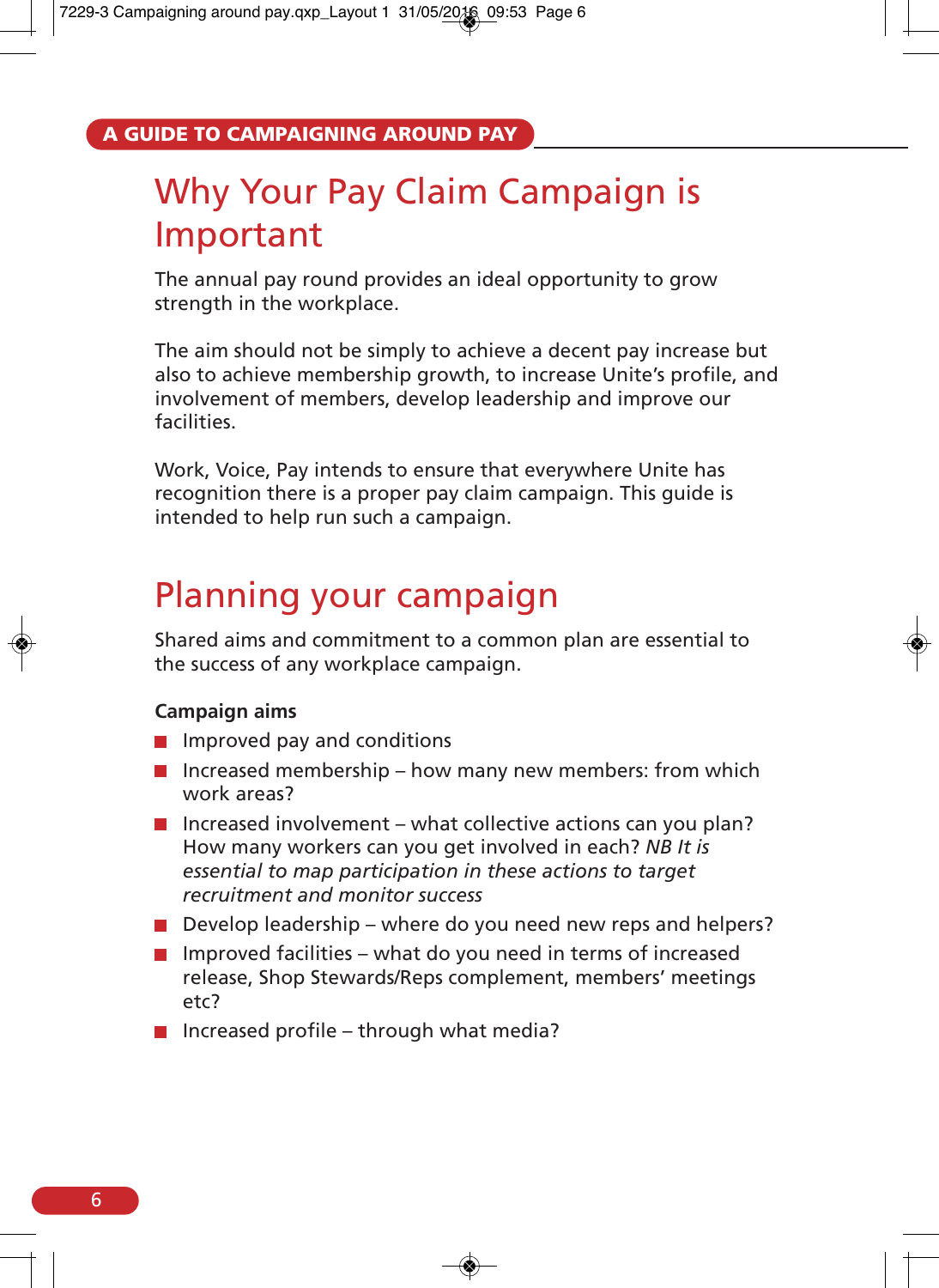

#### **Research**

The first step is to research the company. You need to do this to:

- Make your case as effectively as you can
- Understand your strengths and weaknesses and those of the company
- **Prepare for any potential escalation every pay campaign has** the potential to become a dispute and once that arises you will be confronting an employer that is, by definition, hostile. Your aim in any dispute is simply to win
- **Anticipate management tactics**

Ask questions, including:

- What does your mapping tell you about where you need to concentrate your work?
- Where you are most able to apply pressure on the company for example, is there a work area that can disrupt the operation and where you are strong?
- Who do you need to persuade?
- What are your key messages?
- $\blacksquare$  Research inflation stats (RPI) and company financial performance – profit, directors' pay, dividends etc.
- Who is on the board? plan to lobby them if the pay campaign goes beyond normal negotiations
- Who are the company's investors  $$ can you take the campaign to them if need be?
- Who are the key clients and can they also be lobbied if need be?
- Where might they bring in labour from to break any dispute and how do you stop that?
- What else could help effectively disrupt the operation or pressure the company?

#### **TOP TIP**

#### **Have a plan**

In 100% planning and training sessions we split the plan into four themes:

- Growing membership
- Strengthening shop stewards
- Winning on the issue: and
- **Improving communications**

It may help to use the same strands in your pay plan.

Your targets should be SMART: ● Specific

- Measurable
- Attainable
- Relevant
- **Timebound**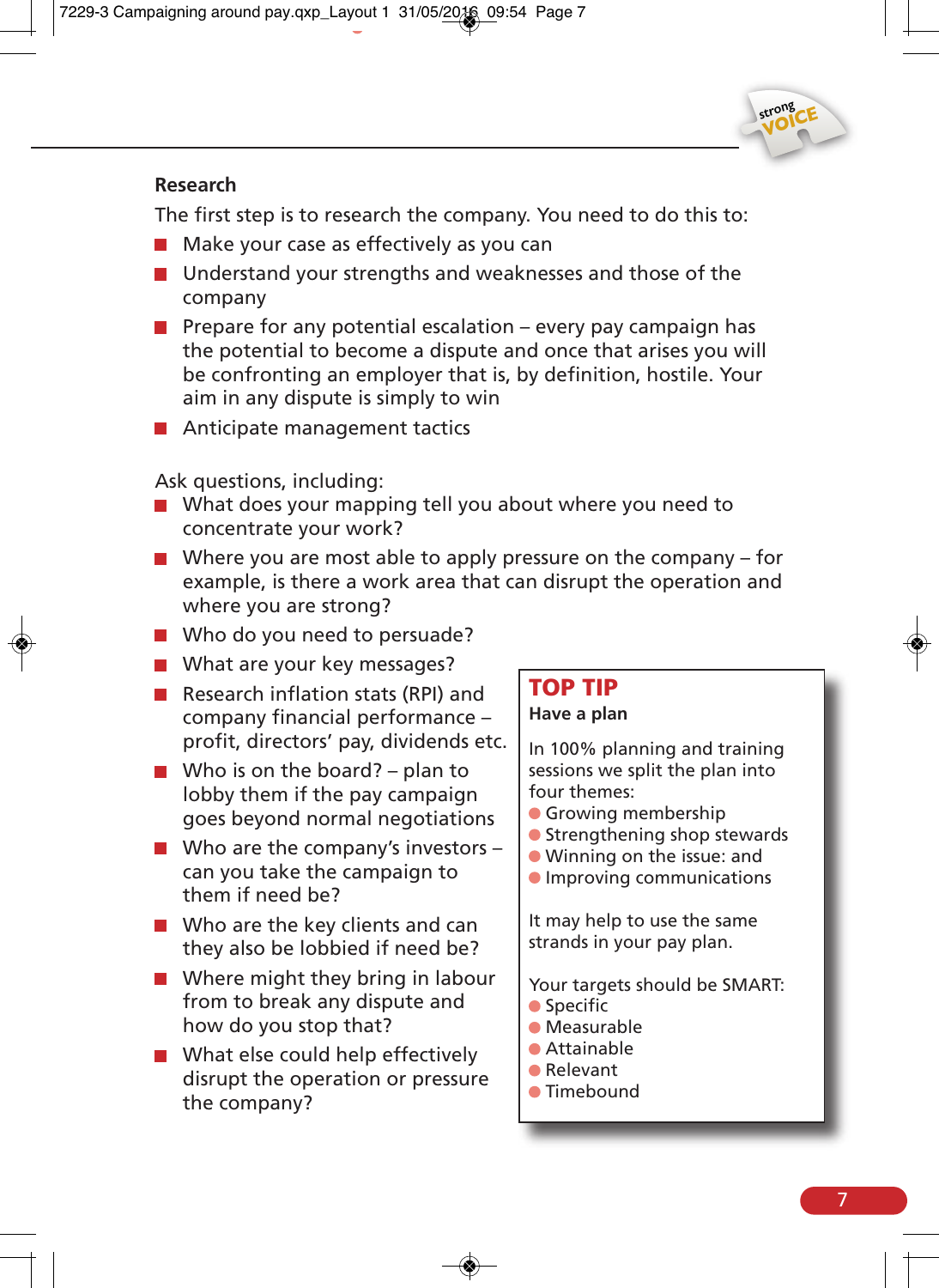#### **The Plan**

Here is an example for a few weeks:

|                               | <b>Weeks 1 &amp; 2</b>                                                                                                                                                                                                                                                    | <b>Weeks 3 &amp; 4</b>                                                                                                                                                                                                         | Weeks 5-8                                                                                                                                                                                                                                                        |
|-------------------------------|---------------------------------------------------------------------------------------------------------------------------------------------------------------------------------------------------------------------------------------------------------------------------|--------------------------------------------------------------------------------------------------------------------------------------------------------------------------------------------------------------------------------|------------------------------------------------------------------------------------------------------------------------------------------------------------------------------------------------------------------------------------------------------------------|
| <b>Build membership</b>       | Survey workforce.<br>Ask non-members<br>to take part in a<br>survey and invite to<br>join.<br><b>Aim: 25 new</b><br>members from<br>names identified by<br>reps                                                                                                           | Activists and reps<br>asking non-<br>members who<br>completed the<br>survey to sign<br>petition and join<br>Unite the Union.<br>Aim: 20 new<br>members and 50%<br>to have signed the<br>petition                               | Recruitment drive<br>from the first<br>meeting with the<br>company - shift<br>meetings, targeted<br>1 to 1 recruitment,<br>phone bank to ask<br>people to join.<br><b>Aim:</b> 50% of non-<br>members who have<br>signed the petition or<br>worn a badge to join |
| Strengthen<br><b>Stewards</b> | Start pay campaign<br>committee meetings.<br>Reps to invite 4<br>named activists to<br>get involved. Task<br>them to get in 10<br>surveys each.<br>Include a demand<br>for 8 hours a week<br>more facility time or<br>for a new steward<br>for nights in the pay<br>claim | Ask new activists to<br>take a new<br>newsletter around<br>and to ID 2 non-<br>members they know<br>who completed the<br>survey to ask them<br>to join.<br>Ensure we now<br>have a rep or an<br>activist in every<br>work area | New activists can<br>do a lot of the<br>recruitment.<br>ID candidates for<br>new Shop<br>Steward/Rep<br>position and elect<br>them after the pay<br>campaign has<br>finished                                                                                     |
| <b>Win issue</b>              | Activity & growth<br>will strengthen our<br>bargaining position.<br>Research:<br>• company<br>performance,<br>• Directors' pay,<br>• Inflation stats<br>(RPI) etc                                                                                                         | Complete the pay<br>claim using the<br>survey.<br>Collect a petition in<br>support of the pay<br>claim to show<br>strength of feeling.<br>$Aim: 65%$ of the<br>workforce signing<br>and map who signs.                         | All wear a Unite<br>badge on the day of<br>second meeting<br>between reps and<br>company to discuss<br>pay.<br>Reps and activists<br>to distribute and<br>ensure being worn.                                                                                     |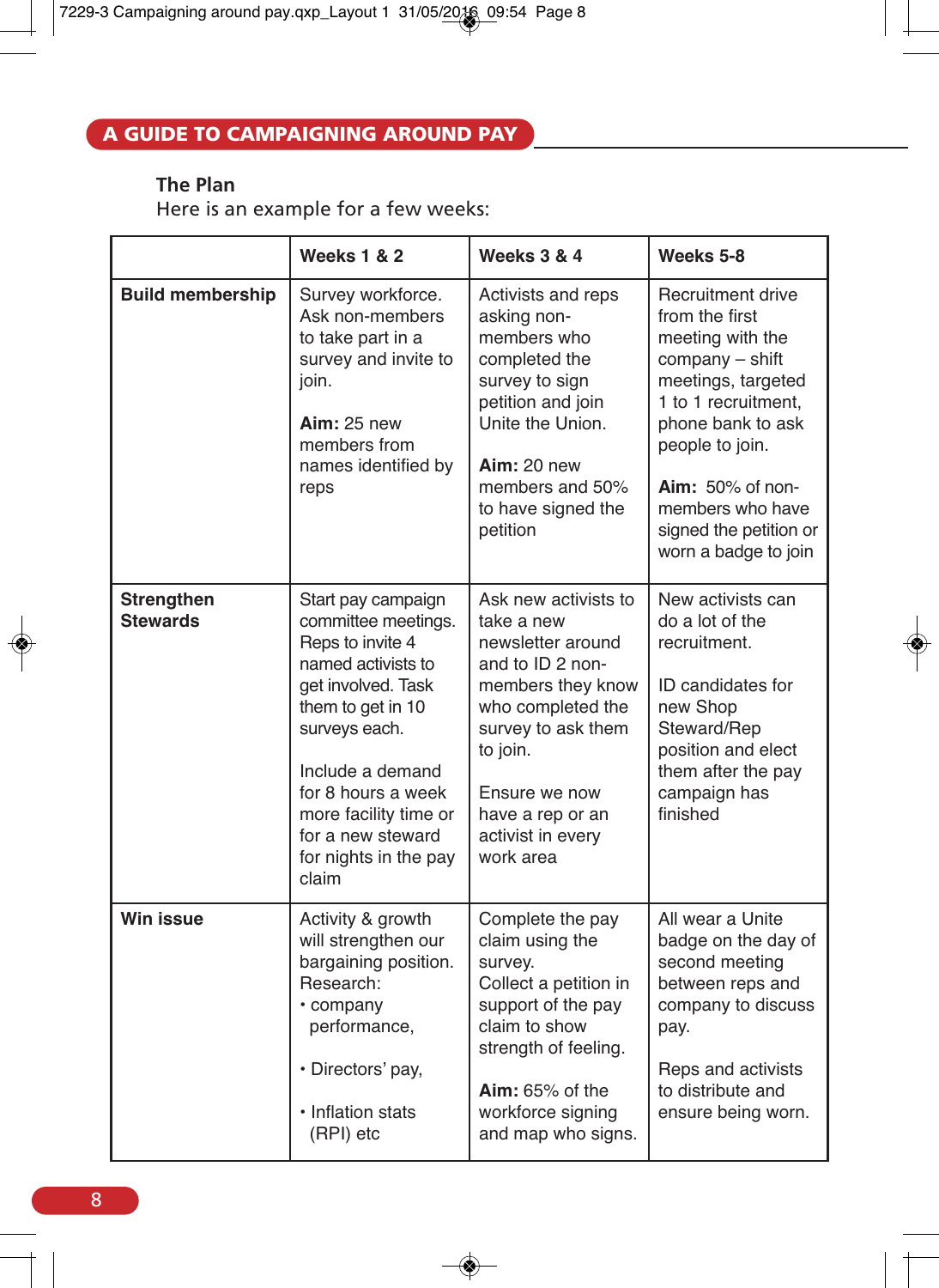|                                  |                                                         | Submit the pay<br>claim to the<br>company and meet<br>on a set date                                                                                                                                | Mark against map<br>Aim: for at least<br>65% to participate.<br>Hold a workplace<br>ballot on the final<br>offer – ask non-<br>members to join<br>and vote today.<br>Aim: another 15<br>new members |
|----------------------------------|---------------------------------------------------------|----------------------------------------------------------------------------------------------------------------------------------------------------------------------------------------------------|-----------------------------------------------------------------------------------------------------------------------------------------------------------------------------------------------------|
| <b>Improve</b><br>communications | Use posters and a<br>newsletter to launch<br>pay survey | Report back on the<br>survey with a<br>newsletter - include<br>stats on inflation etc.<br>Distribute the items<br>of the pay claim and<br>ask workers to<br>support it with a<br>petition as above | Send a second<br>newsletter to<br>highlight company<br>profits, CEO pay etc.<br>Text all contacts<br>about the pay vote.<br>Circulate the claim<br>on the day of<br>negotiations                    |

## Some key components of a pay campaign:

- Survey
- The claim
- Pay campaign committee
- Demands for improved facilities
- $\blacksquare$  Distributing the claim and petitioning support
- **Petition support**
- Regular newsletters pay bulletins
- Targeting recruitment
- **Collective actions**

#### **TOP TIP**

#### **Use your mapping**

Map who completes surveys, attends meetings, signs petitions etc. Use this to plan who will speak to whom about joining an action. Identify individuals who have taken part in an action to ask them to join or get more involved.

**decent PAY**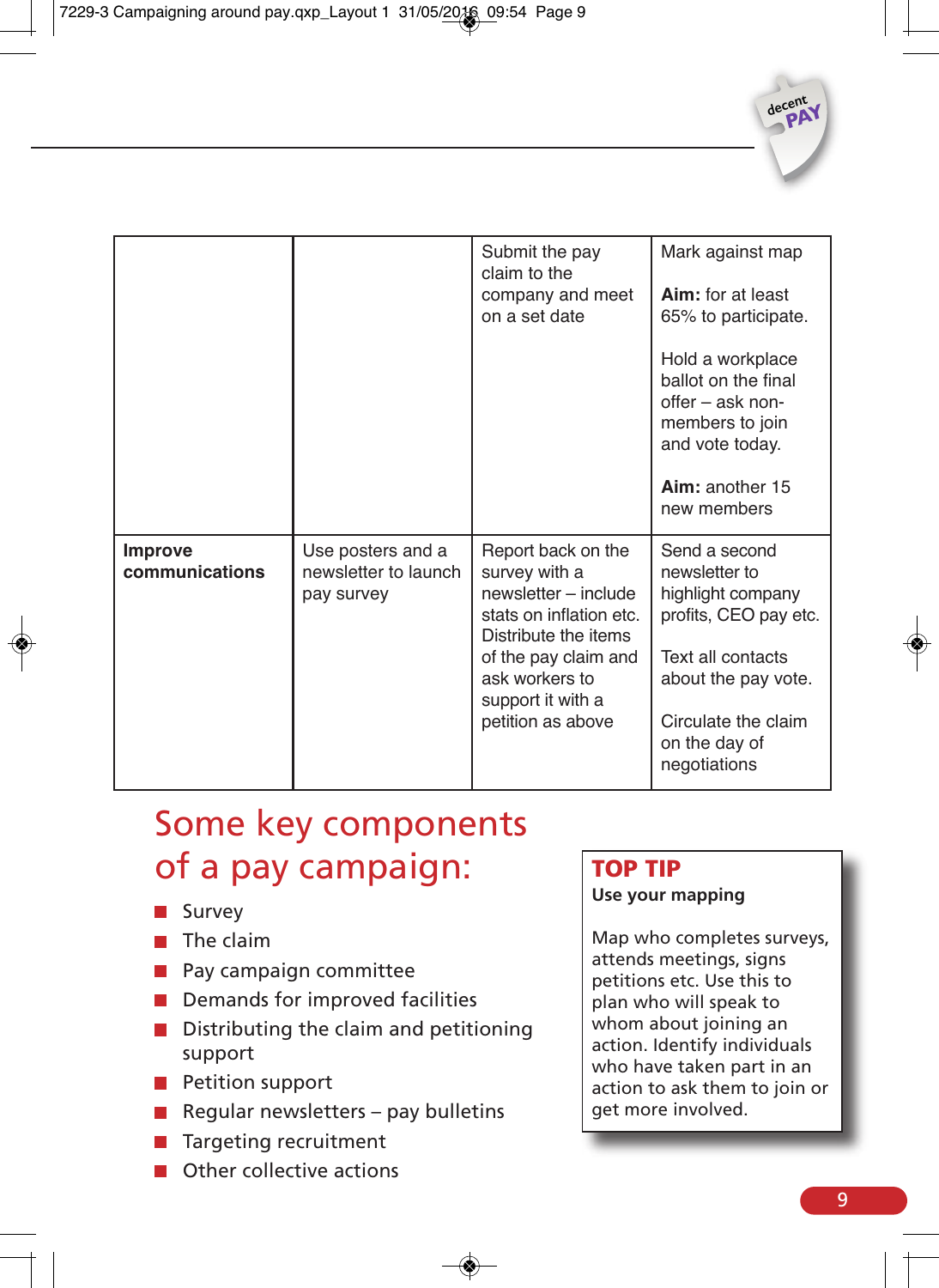#### **The Survey**

- **Find out more about what people are concerned about,** including:
	- $\blacktriangleright$  Shift allowances
	- $\blacktriangleright$  Sick pay
	- $\triangleright$  Other basic campaigning ideas
- **•** Test strength of feeling
- Check individual details and gather contact info:
	- Member?
	- ▶ Interested in joining / getting more involved?
	- Work area
	- Mobile / email
- **This shows that we listen**
- $\bullet$  Start a conversation engage colleagues with the union
- This raises the profile of Unite
- It informs our communications e.g. 86% have had money difficulties in the last year
	- This can help educate our members; and
	- $\blacktriangleright$  It strengthens our argument in negotiations
- This reinforces the message that it is 'their' pay claim – they own it, they help shape it and they need to campaign for it

#### **Pay Campaign Committee**

#### **TOP TIP**

**Make sure you are 'ballotready'**

Use surveys, meeting attendance sheets and petitions to help check you have all your members' details up-to-date.

- Many workers can be intimidated by being asked to be <sup>a</sup> Shop Steward/Rep but attending <sup>a</sup> meeting and helping the pay campaign can be less daunting
- A campaign committee helps spread the work and lightens the burden on reps
- $\bullet$  It helps to drive the campaign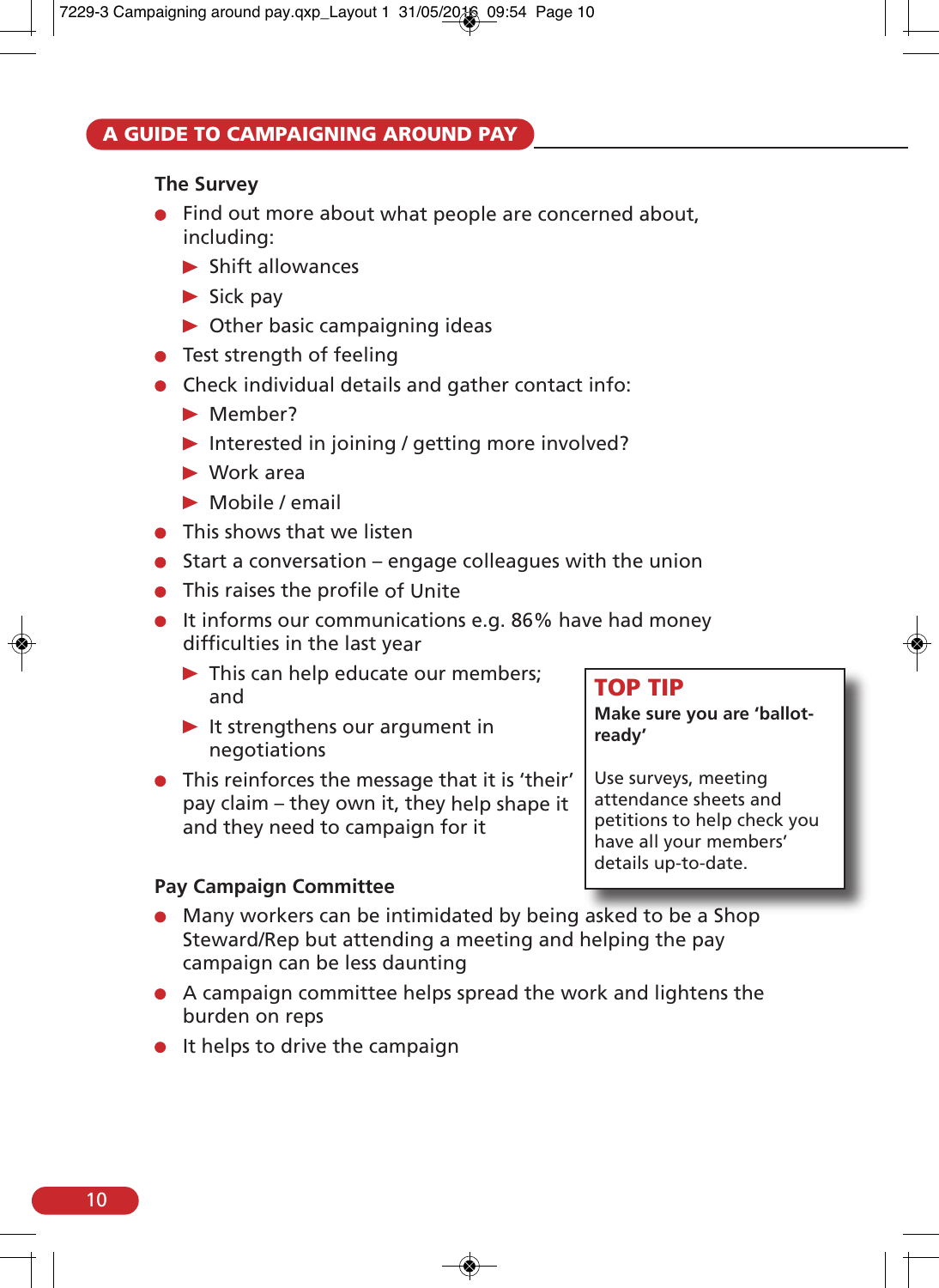

- **Give reps and activists from these meetings simple, quantifiable** tasks – *take the newsletter to line three; talk to Ali and Sarah about joining up*
- Make sure the committee meets regularly
- Hold open meetings too. Invite non-members and use these as opportunities to recruit

#### **Demand Improved Union Facilities**

- The pay round is the ideal time to seek to improve the facilities that Shop Stewards/Reps have to perform their union duties
- **If we ask workers to support a demand for improved facilities in** the survey it will be seen as coming from the workforce and can't be dismissed as Unite Shop Stewards/Reps wanting some time off

#### **Distributing the Claim and Petitioning Support**

- The claim raises Unite's profile in the workplace
- $\bullet$  Including survey results shows that Unite listens to workers "*from the survey, you said x, y & z. This is the basis of our claim*"
- It reinforces message that it is the workers' pay claim
- It tells management that the workforce is united behind the reps and the claim
- This is an opportunity to talk to the workforce and to ask them to join
- Shows of hands, wearing stickers etc are other ways of showing support

#### **Regular Newsletters – Pay Bulletins**

- Newsletter and bulletins help to keep the workforce informed and motivated through what can be a lengthy process
- This raises the profile of the union
- It helps you make your arguments to the workforce and the employer
- These good, simple tasks allow new activists to help and get involved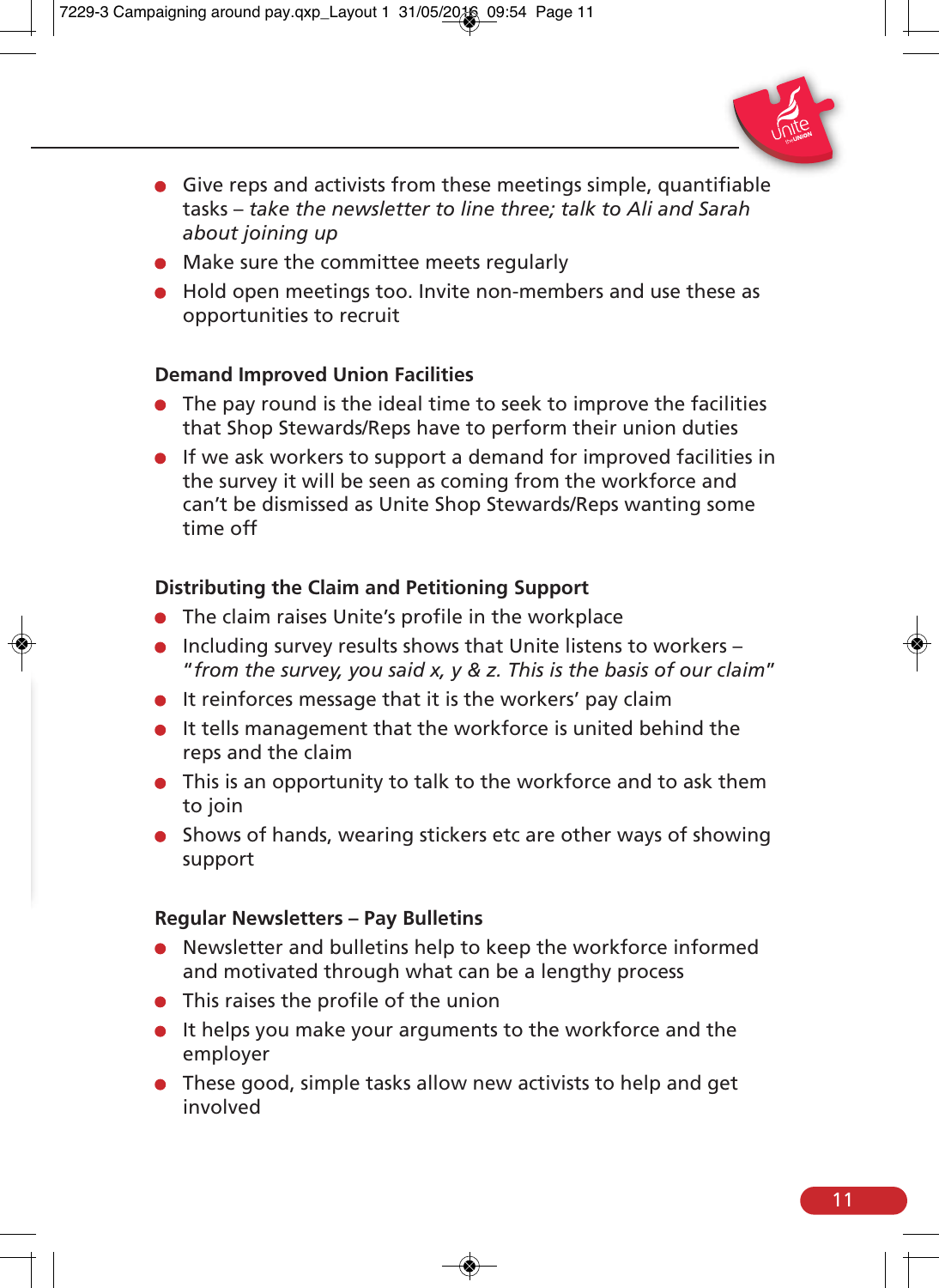#### **Targeting Recruitment**

- Rather than simply asking activists to recruit five members:
	- $\triangleright$  Sit down with mapping and ID who they know and can ask to join, or
	- $\blacktriangleright$  Identify non-members that have signed a petition and can be asked to join you and help with the campaign for fair pay
- $\bullet$  If given a specific task like this it is much better to debrief e.g. *"Debbie joined, John not in this week, Samina not sure but we are talking again next week…"* as it tells us a lot more than, *"well I asked lots of people but only one joined"*. It is also easier to give meaningful praise and direction if you can congratulate someone on getting in a new member. Consider rehearsing how activists can improve the message with people next time etc.
- Hold a collective sign-up ask named workers to join up enmasse in the run-up to the negotiation – use face to face approaches by reps and activists, open meetings, phone banking, gate visits etc.

#### **Badge/Sticker Days**

- They raise Unite's profile
- This encourages involvement and further identification with Unite the Union. Non-members who wear a badge have shown that they share some of the aims of Unite. This should lead to them joining if they are approached in the correct manner
- $\bullet$  It shows the unity of the workforce very visually to management

#### **Using Digital**

Most workers now use email, the internet and social media platforms such as Facebook. Companies and journalists will have twitter accounts that they monitor. Unite's Organising and Leverage Department has invested in a package to support direct emailing and petitioning that can track involvement and pressure companies.

There are a range of electronic tools you can use including:

 $\bullet$  Surveys – put your survey online, email everyone asking them to complete and track those that do – you can use Google Forms for this: https://docs.google.com/forms/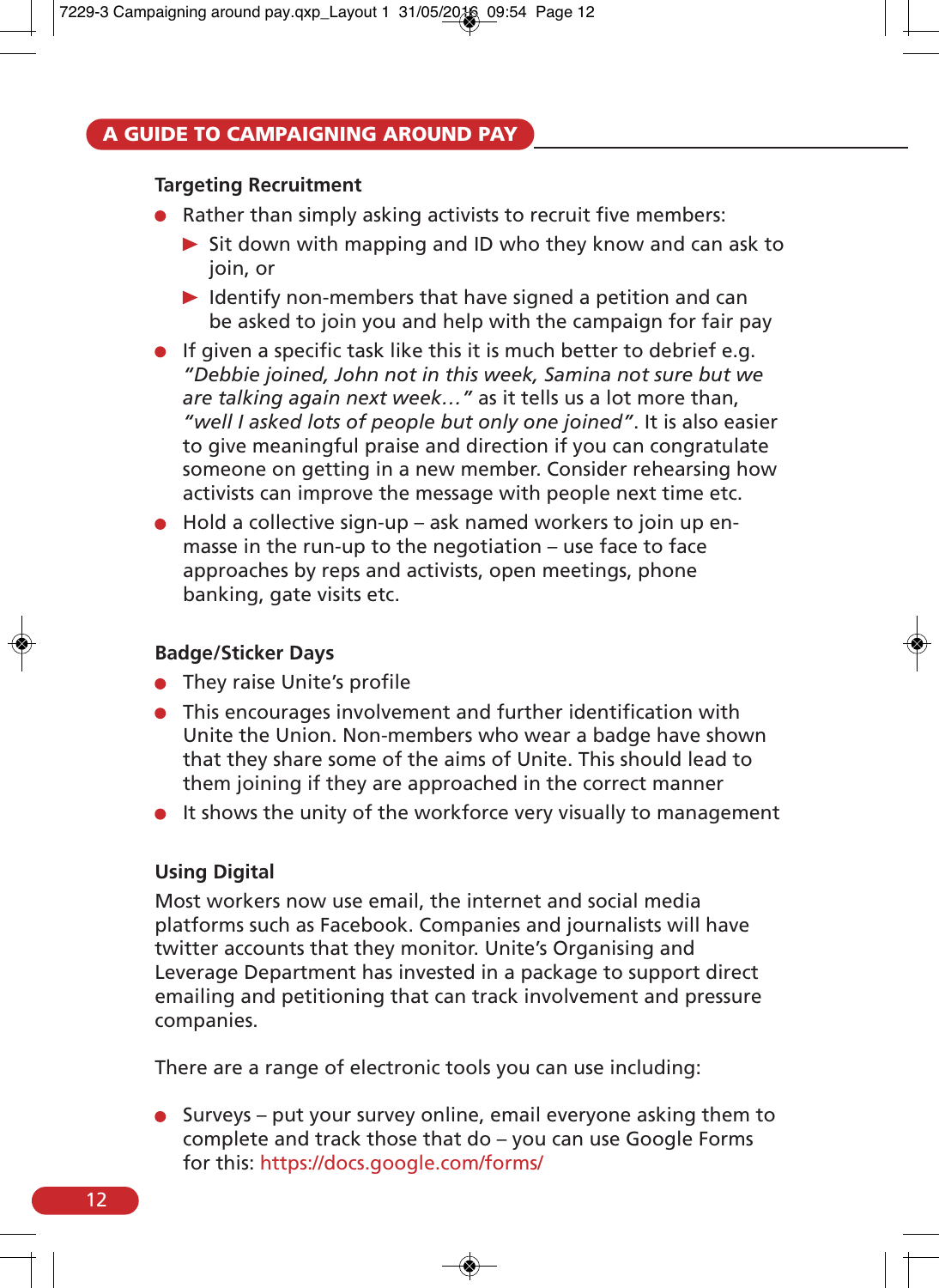

- Online petitions e.g. change.org / ipetitions.com / petitionbuzz.com
- $\bullet$  Email the company
- Use Facebook to get your message across
- Twitter can be particularly effective for talking to politicians, journalists and companies. Most companies will have a Twitter account, and they will monitor it. 'Handling' i.e. naming a company in tweets can alert them to a campaign and pressure the company

It is important to be careful when using these tools – respect people's data rights and just as with a poster or press release, be factual and consider the tone of what you put out: *Can you prove it is true? Do you have permission to use these emails? Does it move the campaign? Are you confident it will not have a negative impact?* If your answer to any of these questions is no, think again.

#### **Using the Media**

- This can help tell your story, pressure a company, popularise the union
- Consider trade press, online and broadcast as well as the local paper
- We can help with press work
- Please inform Ciaran Naidoo ciaran.naidoo@unitetheunion.org of successes. We will be seeking to tell these stories to other workers through the media

## Next steps:

- $\blacksquare$  The members will have a chance to vote and will either celebrate a pay rise win or reject it and campaign further for improvement.
	- Agree a workplace ballot so the reps can explain the offer and invite people to join and have their say – support them if necessary
	- Use the workplace ballot to raise Unite's profile and increase membership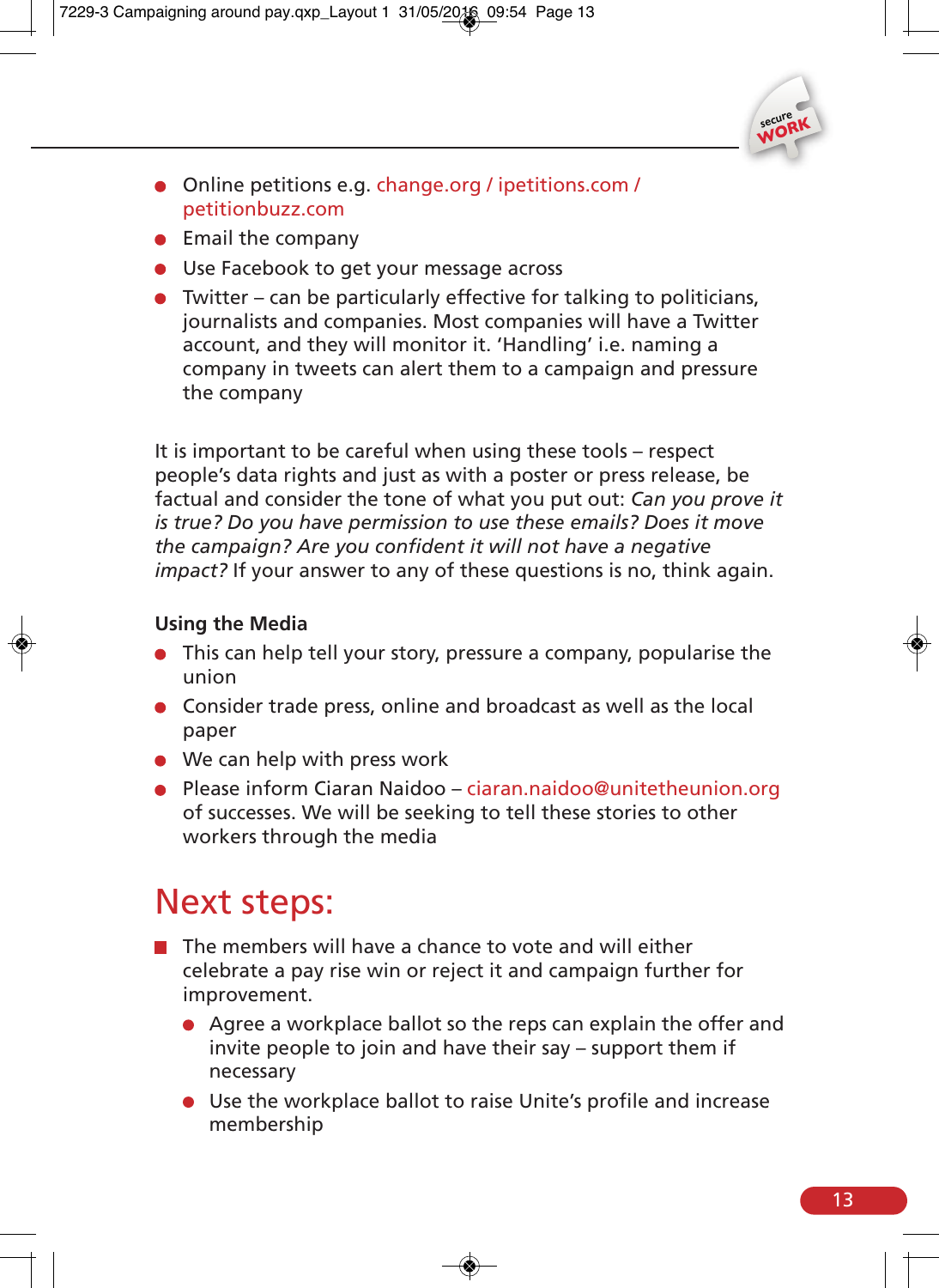#### **A GUIDE TO CAMPAIGNING AROUND PAY**

- $\blacksquare$  If members vote to reject it is essential to plan thoroughly with reps and activists the preparation of an industrial action ballot, building support for action and deciding how to lever the company to improve its offer:
	- When planning the ballot and industrial action campaign with the Shop Stewards/Reps consider the following:
		- $\blacktriangleright$  How can we stop the operation?
		- $\blacktriangleright$  How can we build solidarity from other bases and companies?
		- What is the most effective pattern of action?
		- $\blacktriangleright$  How are we going to build support? Group meetings, one to one, email, texting etc.
		- How do we ensure we will get the vote out? Collect pledge slips; phone bank; record voting intentions; show support with a lapel sticker etc.
		- What is the media strategy?
		- What is our internal communication strategy?
		- What messages and tactics will the company use and how do we counter them?

### Recruit, Recruit, Recruit

Every worker cares about their pay. This is what the union does best – campaigns collectively to improve pay. At every stage, ask workers to join Unite:

- *Thanks for helping with the survey, will you help the campaign by joining us today?*
- *You have signed the petition, that's great, if you want to win fair pay, we need your involvement. Every new member helps show the company we are united for fair pay. Will you join today?*
- *Now is your chance to join and have a vote. Can I sign you up today?*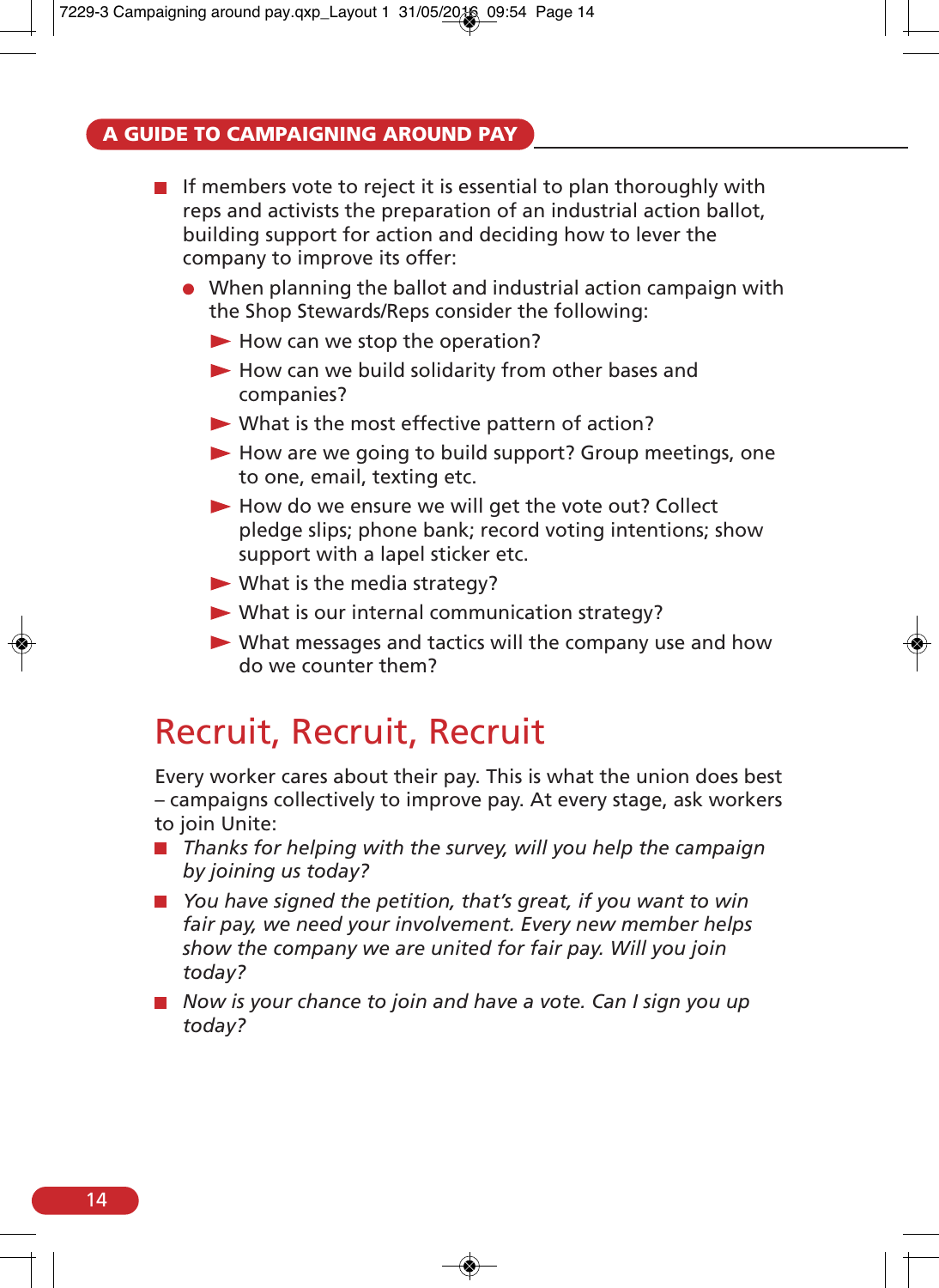

## Useful Links

**Worksmart** – Website from TUC that is useful for finding information on the performance of your company: https://worksmart.org.uk/

**Companies House** – for free Company Annual Reports and Accounts: www.companieshouse.gov.uk/

**The Unite Research Department** *"Bargaining Brief":* www.unitetheunion.org/campaigning/repszone/bargainingbrief/

**Labour Research Department (LRD) Pay and Conditions Database:** www.lrd.org.uk/payline/index.php

*Username:* unite *Password:* opal961

**Retail Prices Index – lists current and past inflation figures:** www.ons.gov.uk/ons/taxonomy/index.html?nscl=Retail+Prices+Index

## Pictures

These can really help increase the impact of your newsletter. Just typing something like 'pay rise cartoon' into Google Images will often give you some excellent images. https://www.google.com/imghp

You may also try: http://www.cartoonwork.com/

Unite can help with examples of pay campaigning documents. Please visit the Unite website where you will find:

- **A Pay Bulletin (EasyJet)**
- **A Pay Survey (GKN)**
- **A Pay Claim (ICTS)**
- **Campaign Materials**
- **A Pay Petition**

#### **TOP TIP**

#### **Know your company**

You can also learn a lot by Googling your company directors' names, checking Wikipedia, and by searching the 'corporate' website of your company. Sometimes this is a section of their main website, sometimes it is a separate site. Search for 'your company corporate' and you should find it.